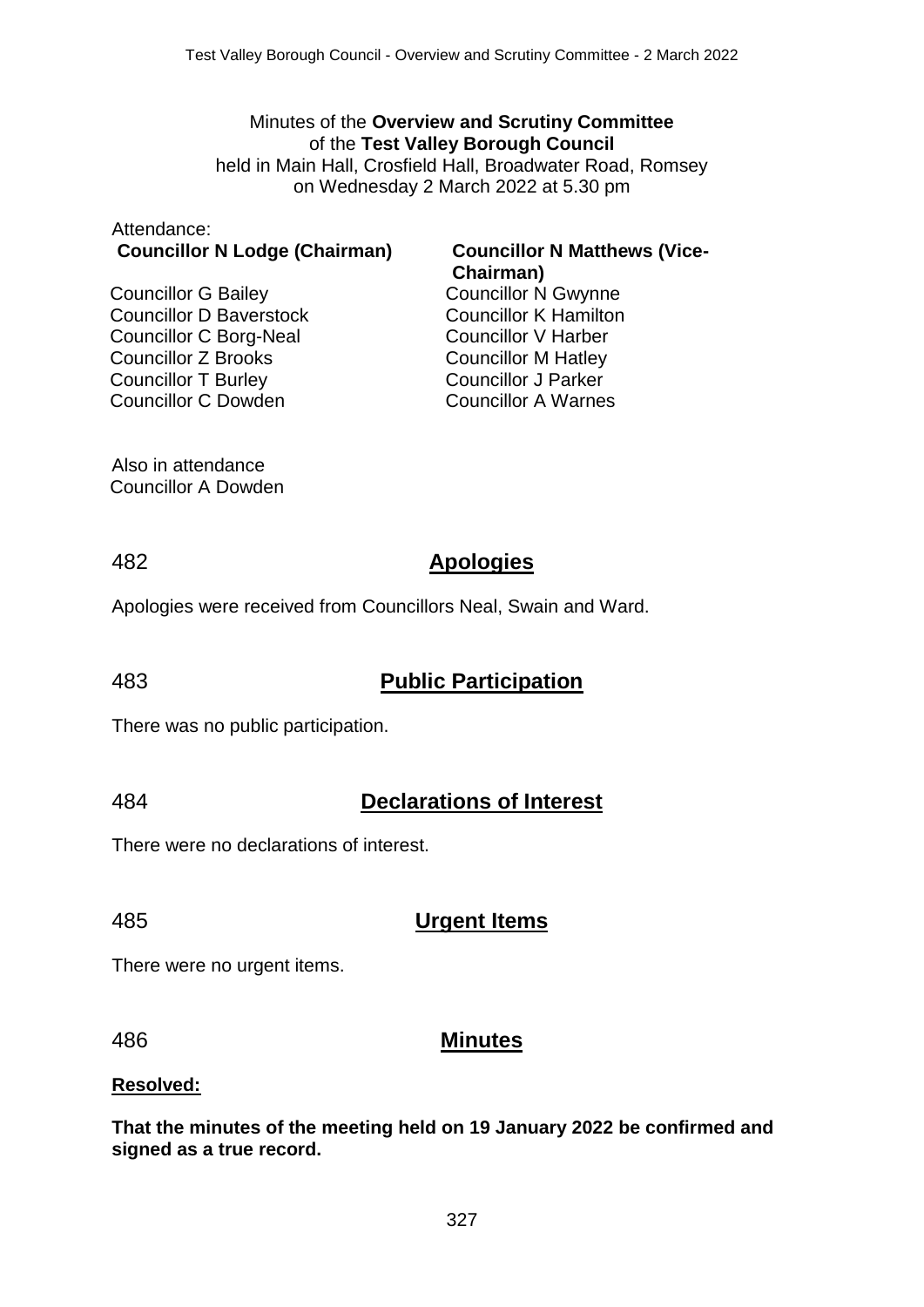## 487 **Call in Items**

There were no call in items.

## 488 **Urgent decisions taken since last meeting**

There were no urgent decisions.

## 489 **Presentation on local policing**

Acting Chief Inspector Taylor, Test Valley District Inspector Prevention & Neighbourhoods and Sergeant Boughey from Hampshire Police gave an overview of work and crime figures locally.

There have been a lot of challenges over last 12 months due to the pandemic but things have settled down now. There have been challenges keeping staff safe and managing staff levels due to sickness and protecting vulnerable officers together with the increased work dealing with the public. Hampshire police are recruiting over 600 constables on top of numbers already there. The new Government initiative states that all new police officers now have to have a degree. Local police continue to work well with partners especially TVBC which was highlighted in 2020 with the injunction around unauthorised encampments in Test Valley which has been a success. They are also working with the Yellow Brick Road project in Andover and working with partners have set up the legacy project to mentor vulnerable young people.

The force have to prioritise the most high risk in communities. There are eight areas which are prioritised;

- Modern day slavery and human trafficking
- Serious violence
- Counter terrorism
- Fraud and cyber enabled crime
- Drug related harm
- Child abuse and exploitation
- Domestic abuse
- Serious and organised acquisitive crime

Locally there are district priorities based on what is happening and these are reviewed monthly. Currently there are three priorities;

- Reducing drug related harm focusing on cuckooing/op Fortress addresses specifically in the Andover area
- Respond to ASB mainly youth related in Andover and Romsey hotspots
- Respond to rural crime in southern Test Vallev.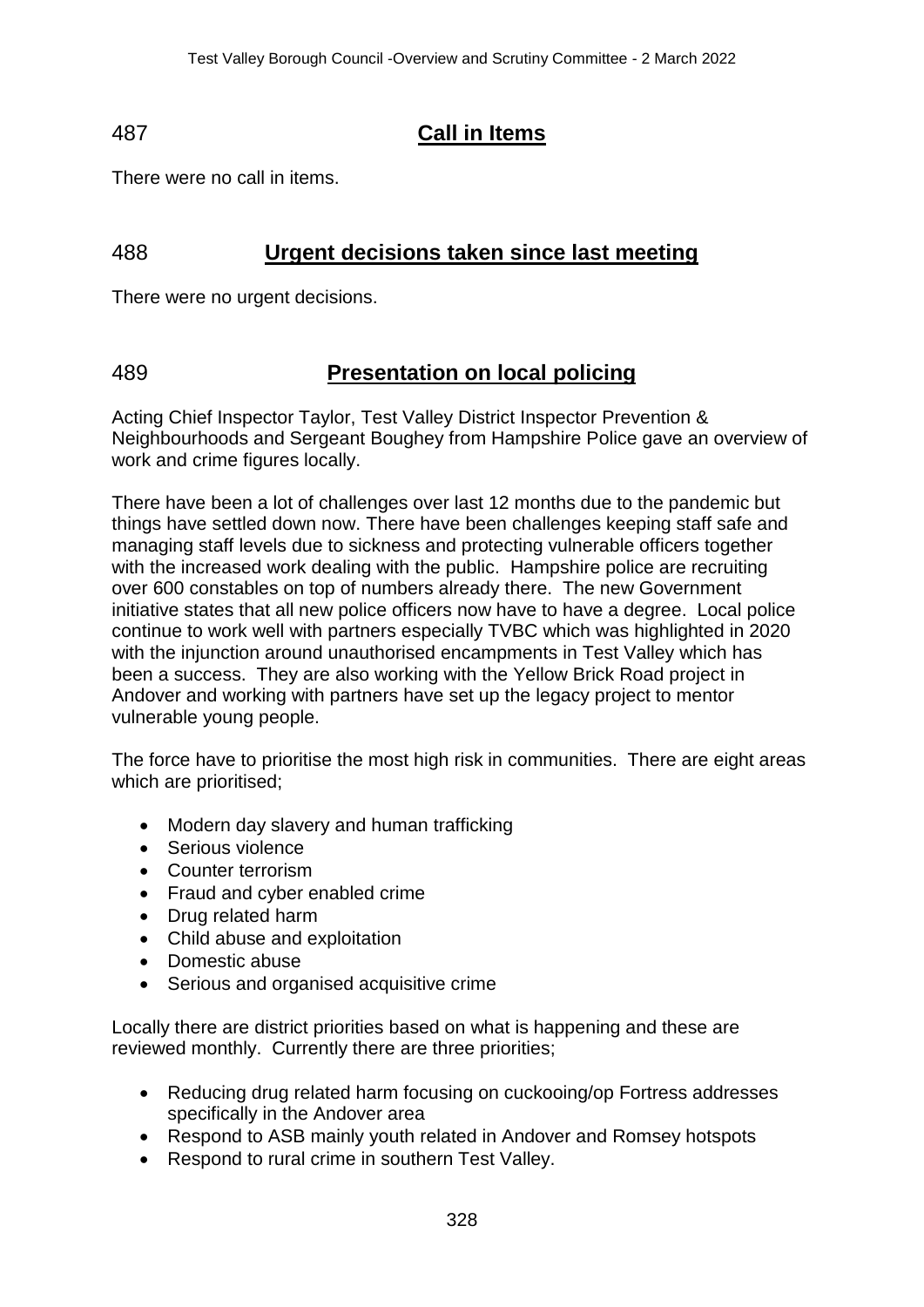In the last 12 months the pandemic had caused variations in crime figures which showed less crime from drunkenness and fights to more domestic violence. Figures from February 21 to January 22, total crime in Test Valley is 8304 offences compared to 2019 where there was 7663. The increase in crime in Test Valley has been replicated across Hampshire. ASB there have been 1536 cases which has decreased slightly over the last three years. Domestic violence between partners has increased from 841 in 2019 to 976 with 838 during the lockdown period.

Acting Chief Inspector Taylor answered questions from members around;

- Prioritisation of reported crime
- Burglaries on industrial estates
- Additional police officers
- Speed in residential areas
- Stalking
- Community Triggers
- Domestic Abuse and safe places
- Anti-Social Behaviour
- Communication with the public
- County lines
- Rape and sexual offences
- 101 service

The Chairman thanked Acting Chief Inspector Taylor and Sergeant Boughey for their time in attending the meeting.

## 490 **New ways of working programme update**

The Innovation and Business Change Manager gave an update on the Council's new way of working.

In January 2021 there were internal discussions with Management Team followed by a review of current working arrangements due to the Covid-19 pandemic. It was agreed that future ways of working would be designed to meet strategic priorities and influencing factors would be identified for a sustainable programme of modernisation.

Strategic influences that were considered were;

- A clear focus on communities and enabling them to thrive.
- Climate Emergency and the impact on how we work.
- Strategic recovery from Covid-19 and how the world has changed.
- Regeneration of town centres and the implications for our future estate.
- Promote, support and develop the organisations financial stability.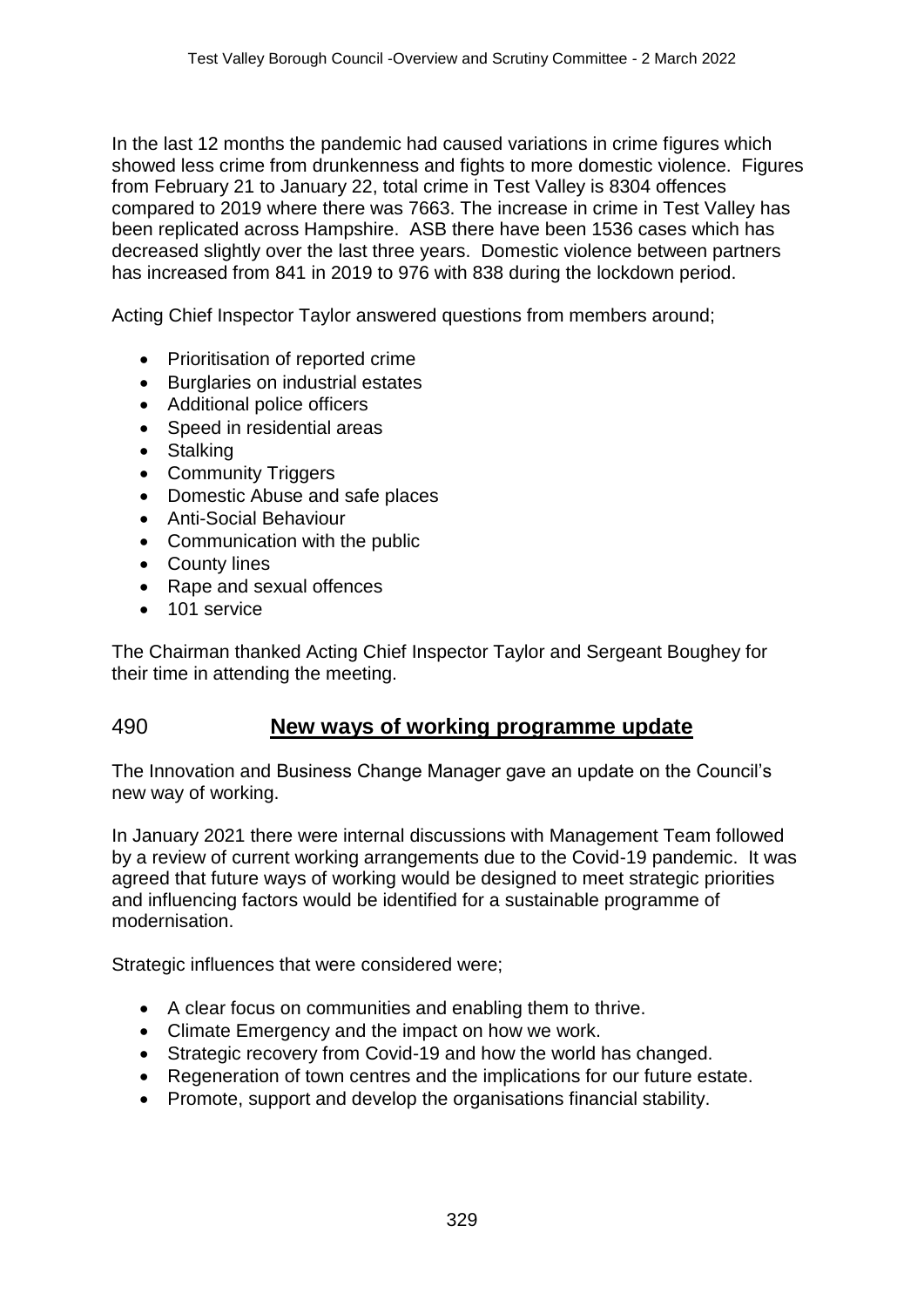New ways of working will focus on providing outstanding services, meeting corporate priorities and achieving best outcomes for our residents. A more flexible approach to working practices will enable the Council to become a more modern agile organisation delivering our services more effectively. There will be a need to understand any change in customer/resident expectations around service delivery and develop a balanced approach enabling teams to collaborate and work effectively together face to face and digitally.

New ways of working will focus on;

- Working patterns
- Staff wellbeing, support and development
- Service delivery
- Culture and collaboration
- Use of Council buildings
- IT equipment and facilities

Agile working is adopted and recognised as a way in which we will work as an organisation to meet the needs of our customers and communities and the delivery of services. The opportunities for agile working will be determined by the job role and tasks being performed, arrangements can be flexible however the needs of the business must come first. Working locations are not restricted to the home or main Council offices but must be suitable for the task being performed. Teams will come together in person on a regular basis though the exact frequency will vary from team to team.

Phase two of the project will look at innovation, insight and service delivery, culture and people and business infrastructure and technology.

Members discussed;

- Signing in and out book
- Performance management
- Staff retention
- Hybrid meetings where possible
- Technology
- Where residents and Councillors fit in
- Rationalisation of office space

The Chairman thanked the Innovation and Business Change Manager for her informative presentation and looked forward to hearing about the progress made.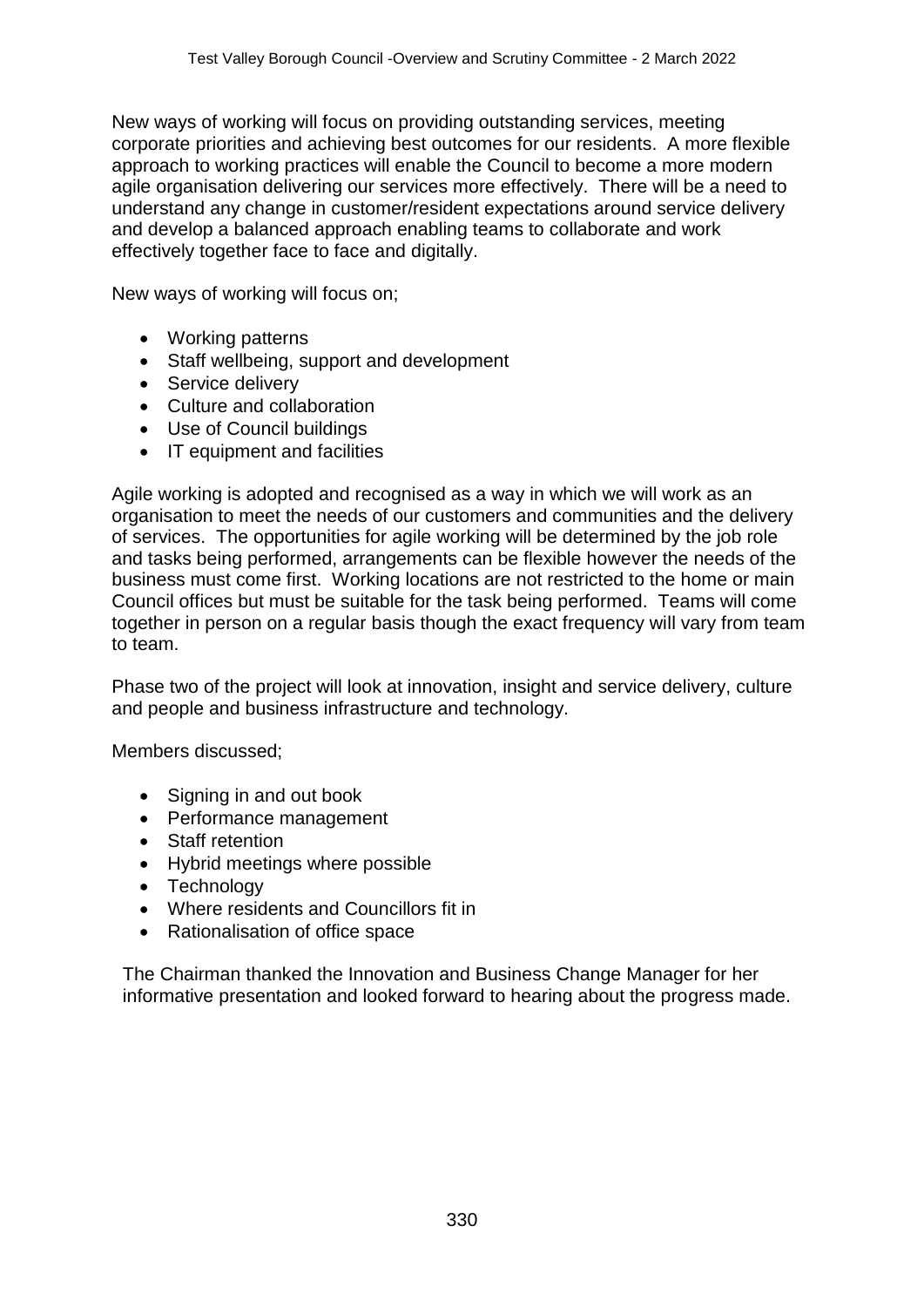## 491 **Review of Outside Bodies Final Report**

Consideration was given to a report of the Panel Lead Member, Councillor C Dowden which brought together the final conclusions of the panel to review the arrangements in place for Councillors' representation on outside bodies. The report followed the initial findings report that was presented to the committee in April 2021.

The panel felt that the overall benefits of members being appointed to outside bodies was an important aspect of their community leadership role. The panel concluded that there shouldn't be any significant changes to the current arrangements regarding member representation on outside bodies. However, the panel agreed that there are opportunities to improve the way in which members report on their work as part of serving on an outside body so that the council is able to have a broader understanding of the contribution these organisations are making and any issues they may be facing. The final conclusions of the panel have been developed in conjunction with the Member and Community Development Group and could be implemented in time for 2023.

### **Resolved:**

### **That the findings of the panel be endorsed.**

## 492 **Away Day**

The Committee agreed that this item be postponed to the next meeting. In the meantime Members were requested to think about what they would like the Away Day to look like and bring any suggestions and ideas to the next meeting.

## 493 **Updates on Panels**

**Budget Panel** – The next meeting of the Panel will be held on 27 June 2022.

**Audit Panel** – The next meeting of the Panel will be held on 14 March 2022.

**Review of Outside Bodies** – Covered earlier in the meeting. This Panel has now concluded.

**Enforcement Panel** – Dates for the next meeting of the Panel have been circulated.

**Communications Panel** – The Lead Member, Councillor Brooks reported that the Panel met on 22 February and the discussion focused on the website and the planned communications focus group. The Panel will send round a briefing note on their progress so far and ideas for the future.